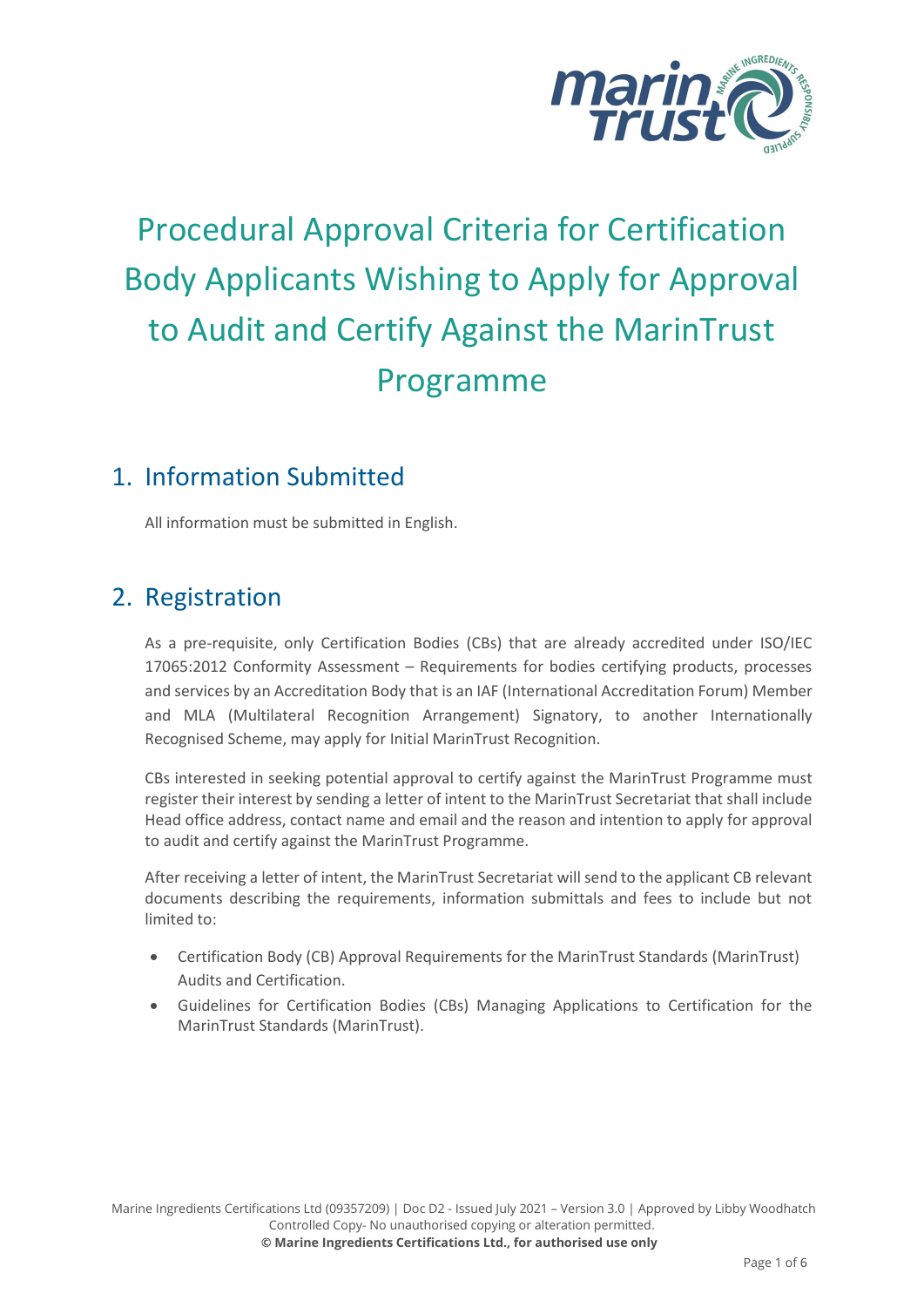

## 3. Prior to CB Application

Prior to submitting an application, the CBs are required to carefully study all information sent to them and to perform a self-assessment to determine if all competency, resource, and other requirements are fully met prior to sending an application or other information to MarinTrust Compliance and Integrity Manager to ensure that they meet with the minimum competency and geographic criteria.

Applicant CBs must demonstrate in the application process adequate resources and competency. Pre-application review areas should include, but are not limited to, ensuring the following capabilities:

- Knowledge of seafood and marine ingredients, such as fishmeal/fish oil, their use in feed manufacture, and the broader marine ingredient and aquaculture assurance landscape
- Sufficient numbers of Auditors in appropriate locations that have the proper seafood and marine ingredients like fishmeal/fish oil/aquaculture competencies to conduct MarinTrust Factory Audits.
- Sufficient numbers of Assessors in appropriate locations that have the proper fishery science and management competencies to conduct MarinTrust Fishery Assessments.
- Sufficient numbers of CB staff with seafood and marine ingredients such as fishmeal/ fish oil/aquaculture competency in the appropriate geographical locations to properly manage Certifications under MarinTrust programme.
- Sufficient numbers of adequately skilled auditor, assessors and CB Personnel and resources to ensure the integrity of, accuracy, and timely completion of Audits, Shadow and Witness Requirements, Audit and Assessment Report and Corrective Action Evidence and Technical Review Accuracy, and in the timelines required by the MarinTrust Programme.
- Management commitment to the integrity of the MarinTrust Programme and sufficient responsiveness to clients and to MarinTrust.

## 4. Application

If the Applicant CB can assure themselves that they have the correct credentials to meet with these base requirements, the CB should complete the following:

CBs wishing to seek recognition shall formally write a letter of intent to the MarinTrust Secretariat, confirming their intention to apply for approval to audit and certify against the MarinTrust Programme and an explanation of how the CB complies with key requirements including, but not limited to; ISO accreditation and current scope, Accreditation Body status, abilities to conduct both fishery assessments and factory audits, and global reach.

Following the formal letter of intent to become an Approved CB for the MarinTrust Programme, accompanying this document the CB should prepare supporting evidence which will include, but is not limited to, the following:

• Organisational Chart(s).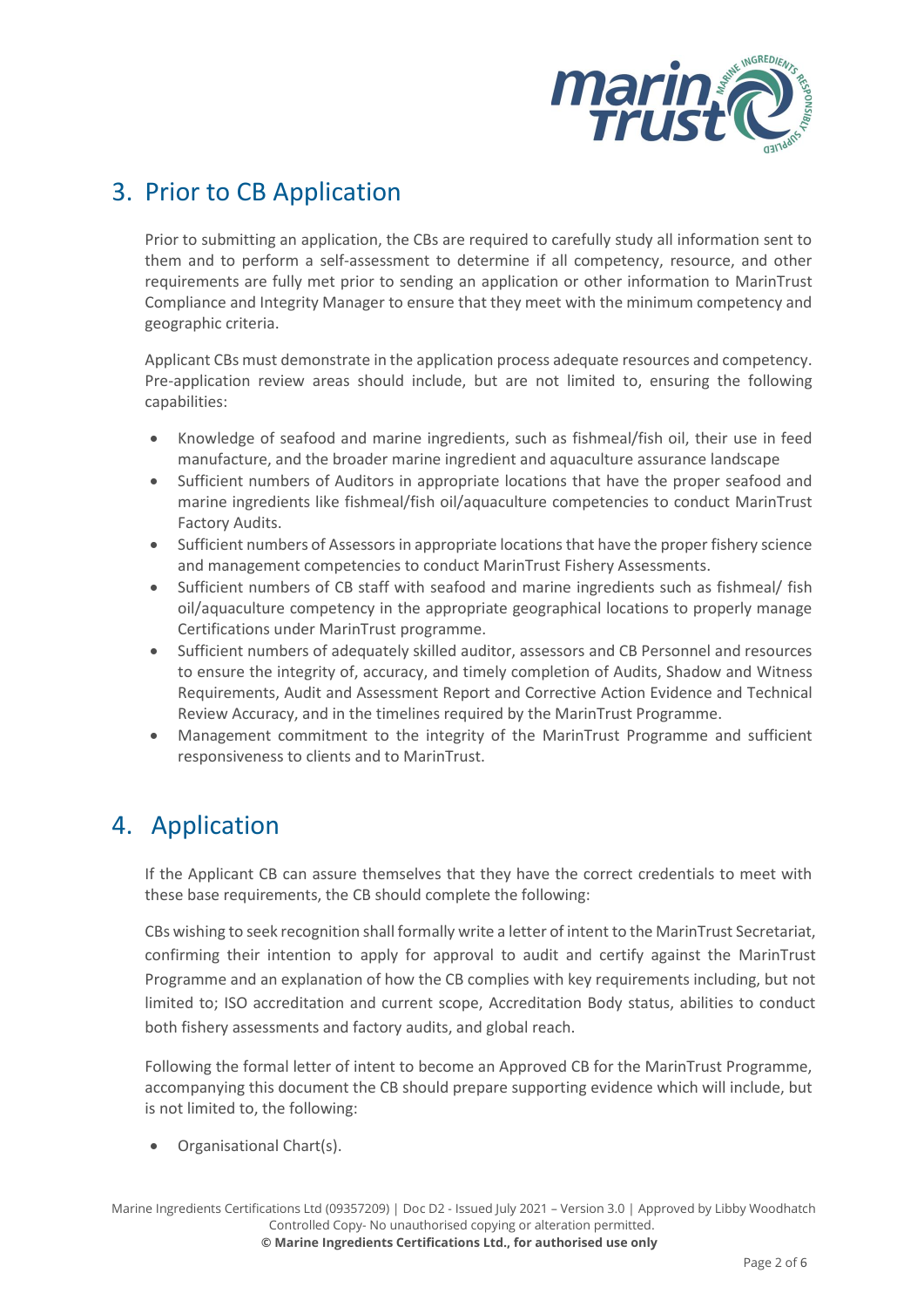

- Copy of Accreditation Certificate under ISO/IEC 17065:2012 (including scope) for each CB office seeking MarinTrust Recognition.
- A copy of a Valid Liability/Indemnity Insurance Certificate with a value of at least £ 5,000, 000.00(GBP)
- Procedure for ensuring impartiality and prevention of conflict of interest amongst CB personnel, factory auditors, fishery assessors, and subcontract auditors.
- Details of all offices of the applicant CB that would be involved in the MarinTrust Programme and in what capacity.
- Ability and capability of conducting fishery assessments and factory audits.
- Details of the designated nominated person or persons that are key points of contact for the MarinTrust programme at each office listed above.
- Details of locations, number, and competency of the key CB personnel, assessors, auditors and subcontractors, including language abilities
- Procedures for auditor/assessor and subcontracted auditor/assessor Training, Oversight, Performance Tracking and Calibration.
- Procedures for CB Technical Review of Audit Reports, Non-conformities, Corrective Action Evidence.
- Procedures for CB Technical review of fishery assessment reports.
- Procedures for making the Certification Decision.
- The daily cost rate the CB will charge a client for certification services, including but not limited to; factory audits and fishery assessments to the MarinTrust programme.

Submit all required forms and documents to the MarinTrust Compliance and Integrity Manager along with the initial application fee of £1,500.00 GBP.

Successful applicant CBs, upon notification from MarinTrust, shall pay upfront an initial implementation fee of £5,000.00 to cover CB training costs and agree to pay subsistence fees associated.

#### 5. CB Application Review

Completeness checks of CB applications will be carried out upon the CB paying the application fee. The MarinTrust secretariat will conduct a completeness check of the submitted application and evidence and may request further information/clarification where necessary. Only completed CB Application Documents with supporting evidence will be submitted for consideration by the MarinTrust Governing Body Committee for approval to certify against the MarinTrust programme.

If at the discretion of the MarinTrust Secretariat it is determined at any point in the application process that the CB does not have the potential to meet the Recognition Requirements, the CB will be informed, and the application will be denied.

Inadequate application information and follow up responses within the defined timeframes of the CB tender to the MarinTrust Secretariat may also result in the rejection of the CB's Application or additional administration costs to process the CB's application.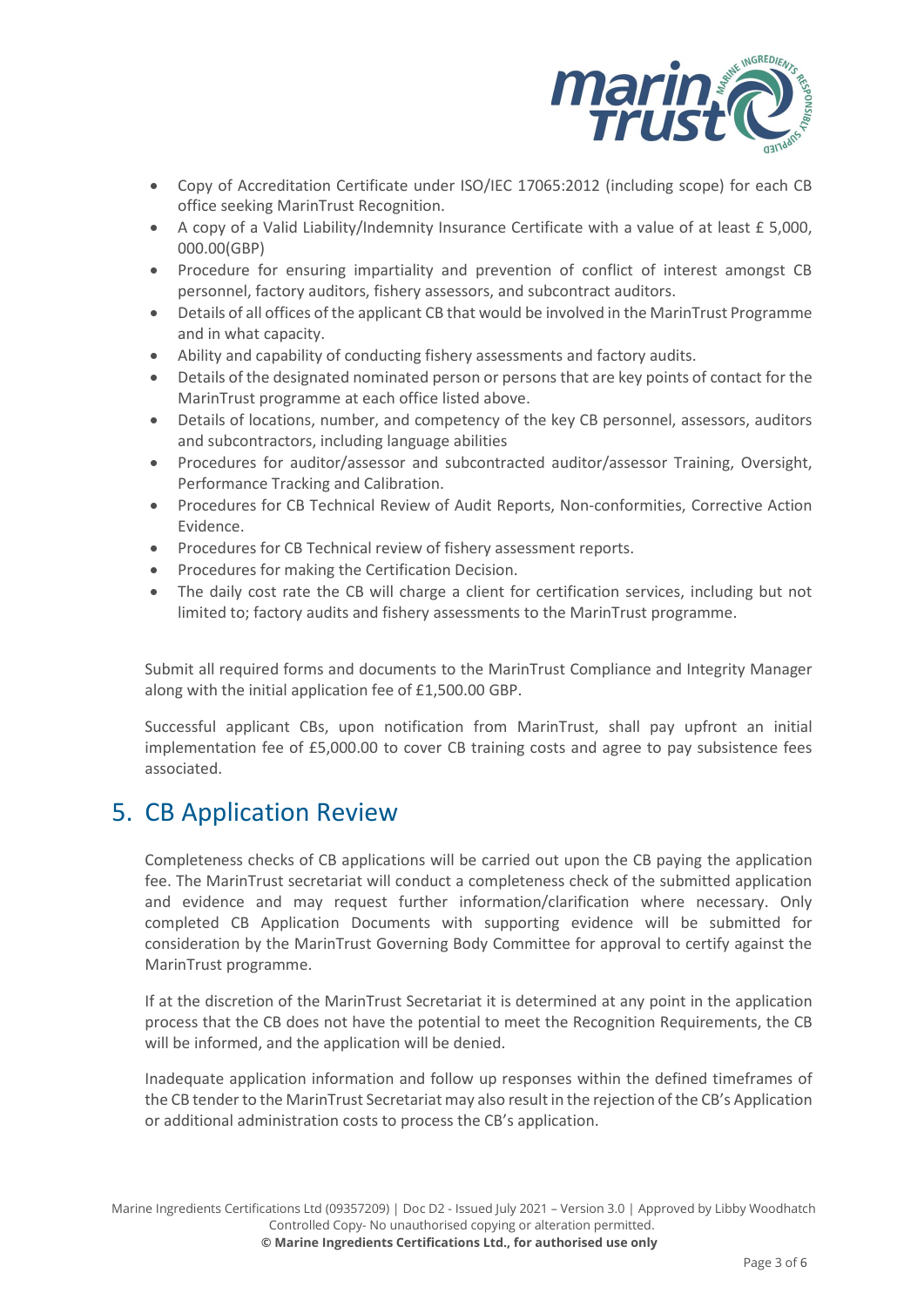

| <b>Certification body assessment rating criteria</b>                    | % Rating |
|-------------------------------------------------------------------------|----------|
| Global Reach of the Certification Body's Organisation for<br>MarinTrust | 25       |
| Current Certification Programmes and relevance to MarinTrust            | 20       |
| Management, Auditor & Assessor Flexibility and Capability               | 20       |
| Auditor/Assessor Language Compatibility by Geographical region          | 15       |
| <b>Certification Quality Control Mechanisms</b>                         | 10       |
| <b>Accreditation Credentials</b>                                        | 10       |

## 6. Submissions to MarinTrust Governing Body Committee

The MarinTrust Secretariat will compile the results of the assessment ratings and forward recommendations onto the MarinTrust Governing Body Committee for ratification.

#### 7. Final CB Approval

Approved CBs will be sent an Agreement to audit, assess and certify to the MarinTrust Programme, which shall be agreed to and signed by the CB and Marine Ingredients Certifications Ltd prior to any certification services being commenced and conducted.

Once these Agreements have been executed the Approved CB must ensure the requirements of this Agreement and of the MarinTrust programme as described in the "CB Requirements Document", and other documented information provided are in place prior to executing any audits/assessments. For example (refer to documents provided for further details):

- Have prospective auditors/assessors been approved, attended and passed a full MarinTrust auditor/assessor Verification Course.
- Have, as described in the "CB Requirements Document", at least 1 Management personnel involved in the operation of the Programme and Certification Decisions attended and passed a full MarinTrust Auditor Course and at least 1 Management personnel involved in the operation of the Programme and Approval Decisions attended and passed a full MarinTrust Fishery Assessor Course for each office approved under the Programme.
- Undertaken the required Training/Shadow/Witness factory audits in a timely fashion prior to allowing the auditor to audit on his or her own, and update MarinTrust secretariat on Progress and Final Approvals. (Auditors cannot Audit against the MarinTrust programme until they have met all Approval Criteria of both MarinTrust and the CB).
- Undertaken the required training/peer review in a timely fashion prior to allowing the fishery assessor to assess on his or her own and update the MarinTrust secretariat on progress and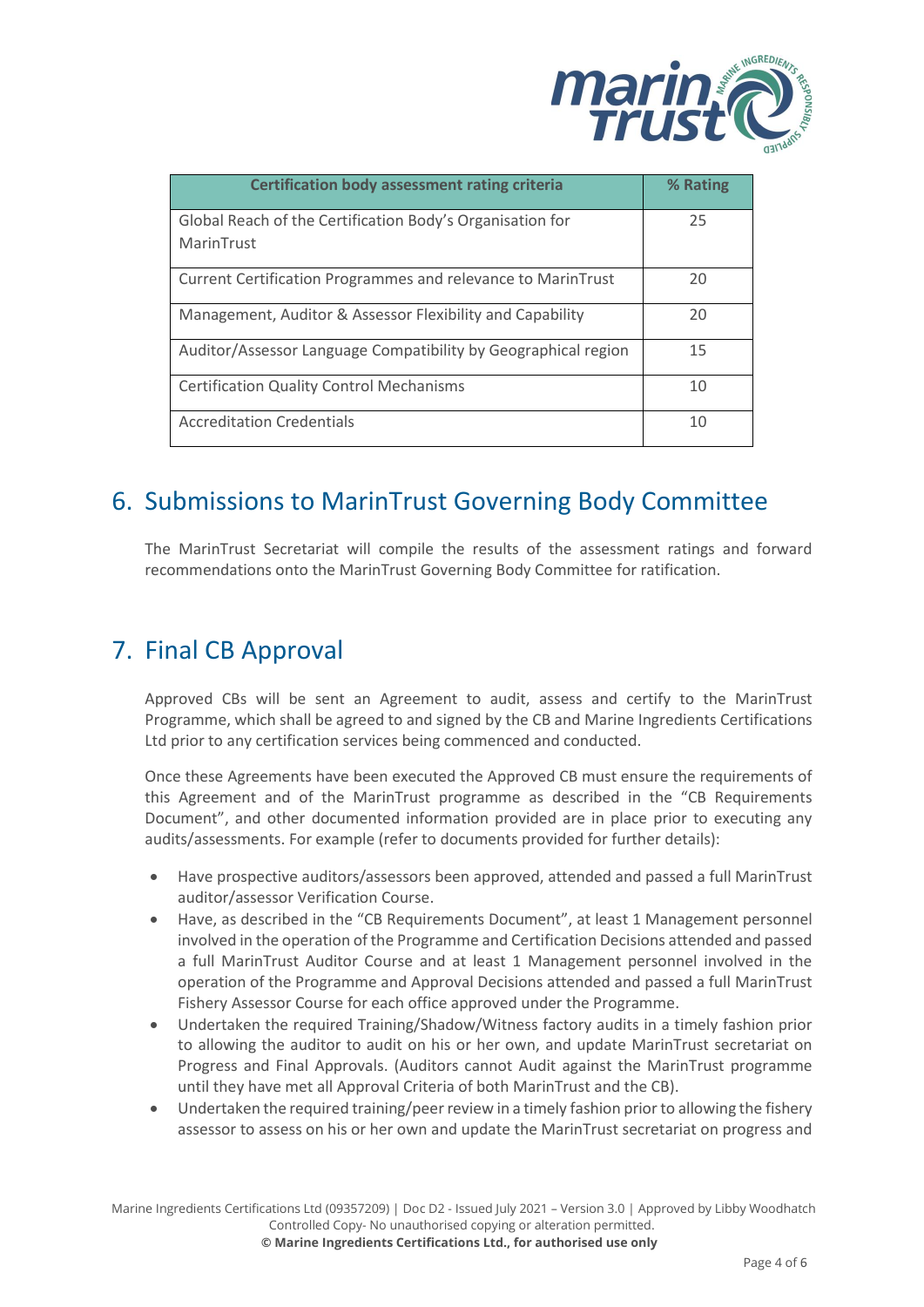

final approvals. (Assessors cannot assess against the MarinTrust programme until they have met all Approval Criteria of both MarinTrust and the CB).

- Have in place proper procedures for reporting to MarinTrust of standards on audit and assessment schedules and status as well as Training, Competency and Calibration Documents related to auditors, assessors and CB Personnel involved in the Programme.
- Initiate procedures for extending the Scope of Accreditation to include the current MarinTrust standards as described in documents provided and obtain said accreditation within 12 to 18 months. CBs are also required to ensure that all new MarinTrust standards or versions of standards are included within their scope of accreditation within 18 months of the new standard or version of standard being approved by the Governing Body Committee
- Provide a letter from the CBs Accreditation Body confirming application has been made to extend the Scope of Recognition to cover the MarinTrust standard.

#### 8. CB Approval Continuous

Once a CB applicant is approved the CB shall continue to comply with all Agreements, Standards, Requirements, Policies, Procedures, and so on as provided and as amended going forward.

This includes cooperation and access to information, staff, and sites as required for MarinTrust Performance Monitoring through a Key Performance Indicators (KPIs) mechanism.

CBs will be advised of any areas needing improvement. Unacceptable performance will lead to sanctions as well as possible Suspension or Withdrawal of Approval at MarinTrust's discretion.